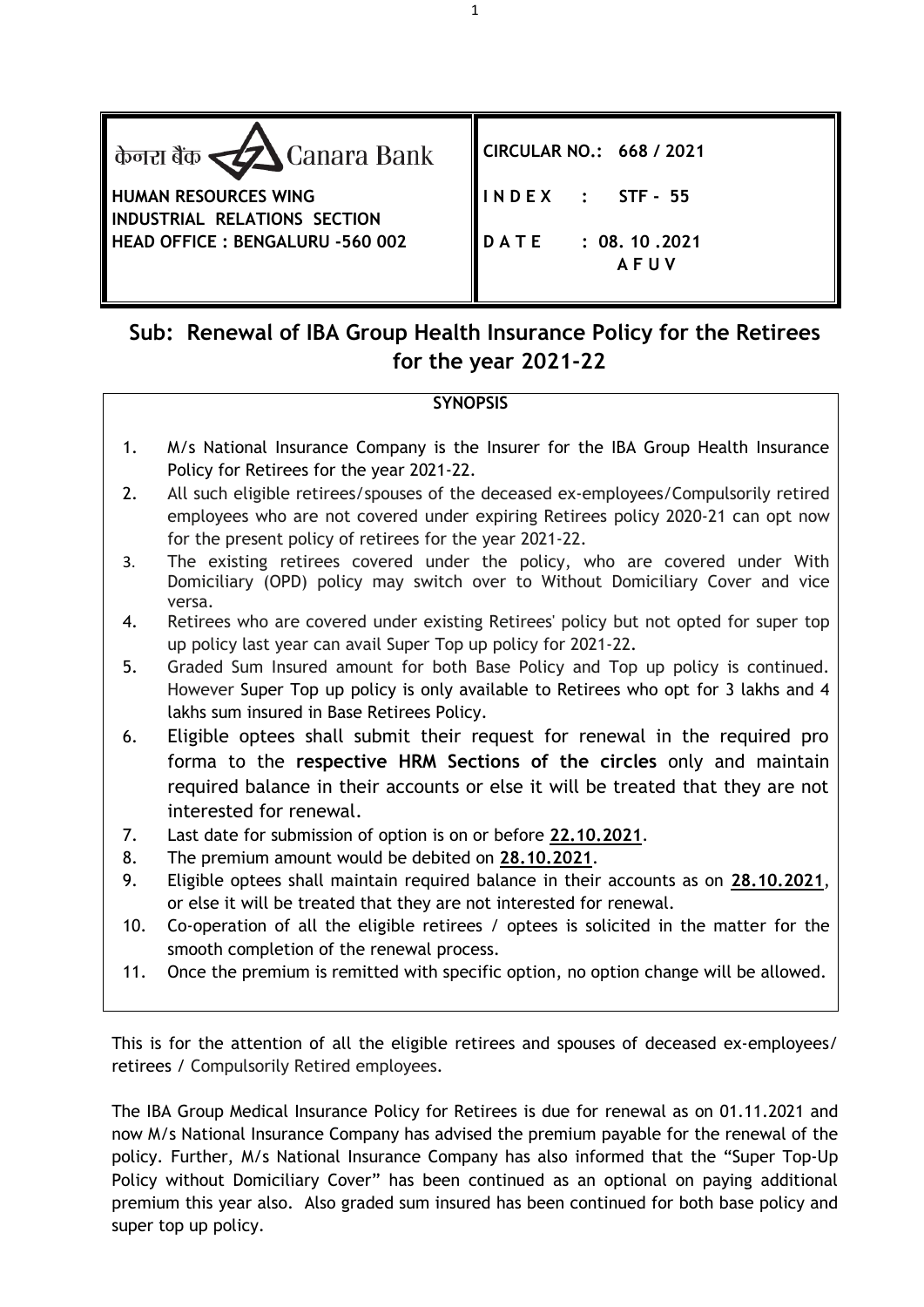The retirees and spouses of deceased employees/ retirees who are renewing the policy may avail the benefit of the same, if they desire so. Also those retirees who had not opted earlier for super top policy without domiciliary cover may opt for the same, by paying the additional top up premium.

It may also be noted that Family Floater and Single person policy introduced during 2020-21, which is continued for this year also has following terms and conditions:

- 1. **Family Floater**: If both employee and spouse are alive, Family Floater policy to be opted and family floater premium to be paid.
- 2. **Single person** : Following cases are eligible to opt under Single person policy:
	- a) Retiree without spouse, i.e., widow, widower or Unmarried
	- b) Surviving Spouse (Family Pensioner)
	- c) Legally Divorced : They shall opt for Single Person Policy and pay Single person premium amount.

### **1. The details of renewal premium as communicated by M/s National Insurance Company, is as under:-**

Retiree Option-I (Without domiciliary for Retired officers): (With GST @ 18%)

| Sum Insured | <b>Family Floater</b> | Single Person |
|-------------|-----------------------|---------------|
| 4,00,000    | 43249                 | 28112         |
| 3,00,000    | 33884                 | 22025         |
| 2,00,000    | 22025                 | 14316         |
| 1,00,000    | 15248                 | 9911          |

Retiree Option-I (Without domiciliary for Retired Award Staff): (With GST @ 18%)

| Sum Insured | <b>Family Floater</b> | Single Person |
|-------------|-----------------------|---------------|
| 3,00,000    | 33884                 | 22025         |
| 2,00,000    | 22025                 | 14316         |
| 1,00,000    | 15248                 | 9911          |

Retiree Option-II (With domiciliary for Retired officers): (With GST @ 18%)

| Sum Insured | <b>Family Floater</b> | Single Person |
|-------------|-----------------------|---------------|
| 4,00,000    | 86042                 | 55927         |
| 3,00,000    | 65107                 | 42319         |
| 2,00,000    | 45213                 | 29388         |
| 1,00,000    | 27024                 | 17566         |

Retiree Option-II (With domiciliary for Retired Award Staff): (With GST @ 18%)

| Sum Insured | <b>Family Floater</b> | Single Person |
|-------------|-----------------------|---------------|
| 3,00,000    | 65107                 | 42319         |
| 2,00,000    | 45213                 | 29388         |
| 1,00,000    | 27024                 | 17566         |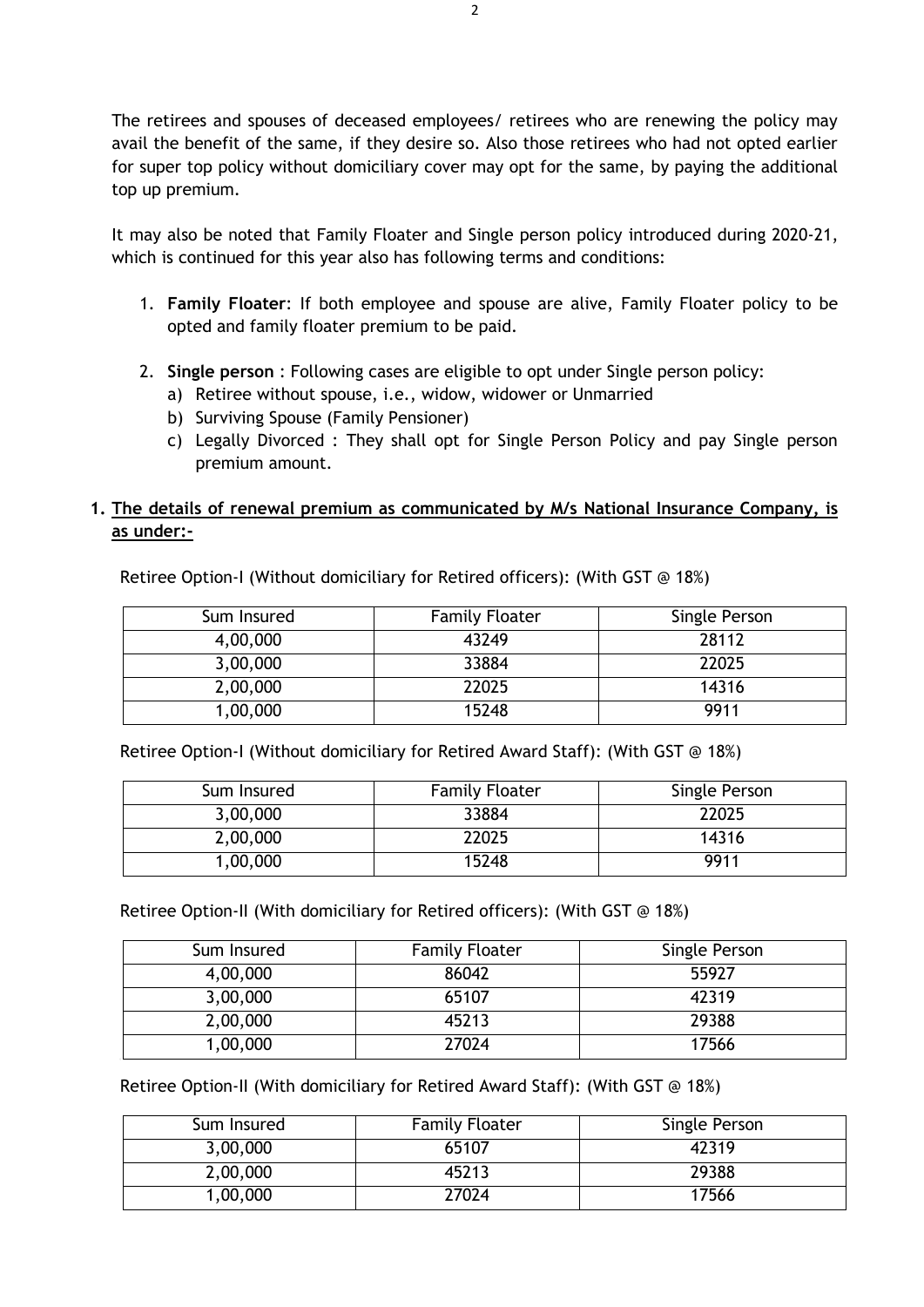The policy will be renewed for a further period of one year i.e. from 01.11.2021 to 31.10.2022.

#### **2. Super Top up Policy without Domiciliary coverage:**

The details of premium for "Super Top up Policy without Domiciliary Cover" as communicated by M/s National Insurance Company, is as under:

Super Top up policy is only available to Retirees who opt Rs.3 lacs and Rs.4 lacs Sum Insured under Base Retirees Policy.

Award Staff can opt for 1 lac to 4 lacs Sum Insured in Super Top up policy; Officer, who opt Rs.3 lakhs Sum Insured in base policy, can avail upto Rs.4 lakhs SI in Super Top Up policy and those officer who opt Rs.4 lakhs Sum Insured in Base Policy, can avail upto Rs.5 lakhs SI in Super Top Up Policy.

| Sum Insured | <b>Family Floater</b> | Single Person |
|-------------|-----------------------|---------------|
| 5,00,000    | 11601                 | 7540          |
| 4,00,000    | 8817                  | 5731          |
| 3,00,000    | 7449                  | 4842          |
| 2,00,000    | 5932                  | 3856          |
| 1,00,000    | 3724                  | 2420          |

For Retired Officers: (With GST @ 18%)

For Retired Award Staff: (With GST @ 18%)

| Sum Insured | <b>Family Floater</b> | Single Person |
|-------------|-----------------------|---------------|
| 4,00,000    | 8817                  | 5731          |
| 3,00,000    | 7449                  | 4842          |
| 2,00,000    | 5932                  | 3856          |
| 1,00,000    | 3724                  | 2420          |

As per the Policy Terms provided by M/s National Insurance Company Ltd, the Room Rent charges in Retirees Base policy is as follows:

- a. **For Sum Insured 1 lacs and 2 Lacs**: Room Rent per day shall be payable up to 1.5% of Sum Insured and ICU charges per day shall be payable up to 2 % of Sum Insured.
- b. **For Sum Insured 3 lacs and 4 lacs**: Room rent per day shall be payable up to Rs.5000/ and ICU charges upto Rs.7500/-

The retirees and spouses of the deceased employees/ retirees who opt for "Super Top Up Policy" shall note that same will not cover Domiciliary (OPD) Treatment under any circumstances.

Further, the commencement date of the "Super Top up Policy without Domiciliary Cover" if opted, shall start from 1<sup>st</sup> November 2021 along with the main policy.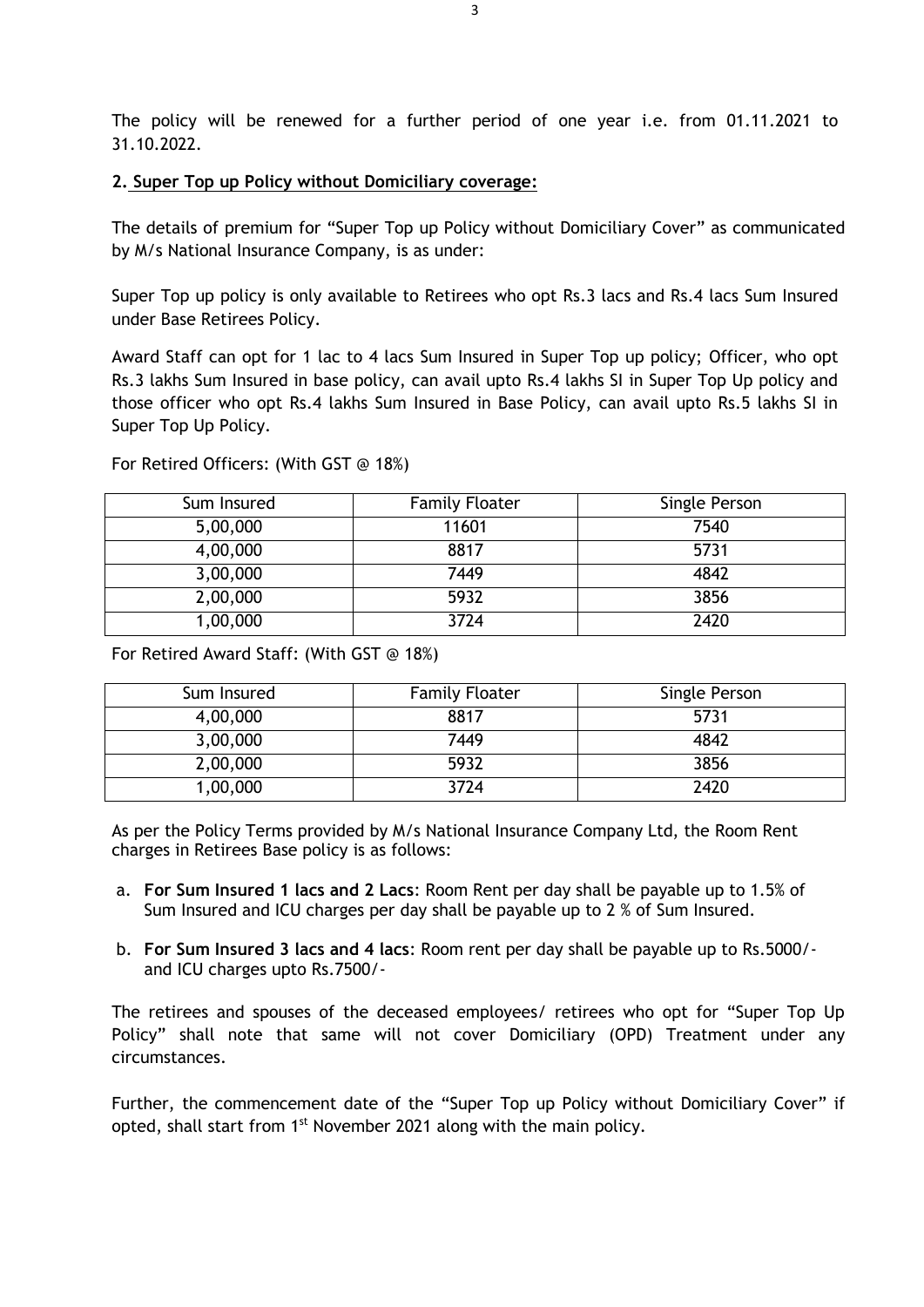#### **3. Option to switch over to "Without Domiciliary Cover"**

Existing retirees and spouses of deceased employees/ retirees who are covered under "With Domiciliary (OPD) Cover" for the year 2020-21 which is expiring on 31.10.2021 are allowed to switch over to "Without Domiciliary Cover" if they desire so.

Also, option to switch over to "With Domiciliary (OPD) Cover" is also available to such retirees and spouses of deceased employees/ retirees who had opted for "Without Domiciliary Cover" for the year 2020-21 which is expiring on 31.10.2021.

Retirees who have not joined the IBA Group Medical Insurance Policy for Retirees by paying one month pro rata premium as per HO Circular 596/2021 dated 06.09.2021, can join IBA Group Medical Insurance Policy for Retirees' for the year 2021-22 starting from 01.11.2021, by paying renewal premium.

#### **4. Other conditions:**

- a. All such eligible retirees/spouses of the deceased ex-employees / Compulsorily retired employees / spouses of the deceased ex-employees who have not opted for IBA Group Health Insurance Policy for Retirees' expiring on 2020-21 can opt now for the present policy of retirees for the year 2021-22.
- b. The National Insurance Company has introduced graded sum insured amount for both Base Policy and Super Top Up policy. However, Super Top up policy is only available to Retirees who opt Rs.3 lacs and Rs.4 lacs Sum Insured under Base Retirees' Policy. The following conditions are put forth by the Insurance Company:
	- $\triangleright$  Officers can opt for any sum insured from 1 lakh to 4 lakhs in Base policy.
	- $\triangleright$  Award staff can opt for any sum insured from 1 lakh to 3 lakhs in Base policy.
	- Super Top up policy is **only available to Retirees who opt for Rs.3 lakhs and Rs.4 lakhs Sum Insured** in Base Retirees' Policy.
	- $\triangleright$  Award Staff can opt for 1 lac to 4 lacs Sum Insured in Super Top up policy.  $\triangleright$
	- $\triangleright$  Officer, who opt Rs.3 lakhs Sum Insured in base policy, can avail upto Rs.4 lakhs SI in Super Top Up policy and those officer who opt Rs.4 lakhs Sum Insured in Base Policy, can avail upto Rs.5 lakhs SI in Super Top Up Policy.
- c. M/s National Insurance Company has informed that "Under Option 2" domiciliary treatment expenses reimbursement is covered upto Rs.30,000/- for workmen retirees and spouses of such deceased employees/ retirees and upto Rs. 40,000/- for retired officers/ spouses of deceased officers / retired officers, i.e., 10% of Base Policy Sum Insured opted is available to even for such of those who have opted for Single person premium rate.
- d. Once the options are submitted and premium is remitted there shall not be any change in option, no option change will be allowed. After 1<sup>st</sup> November 2021, in case of cancellation of policy the refund would be strictly as per cancellation clause of the Policy provided by the Insurance Company.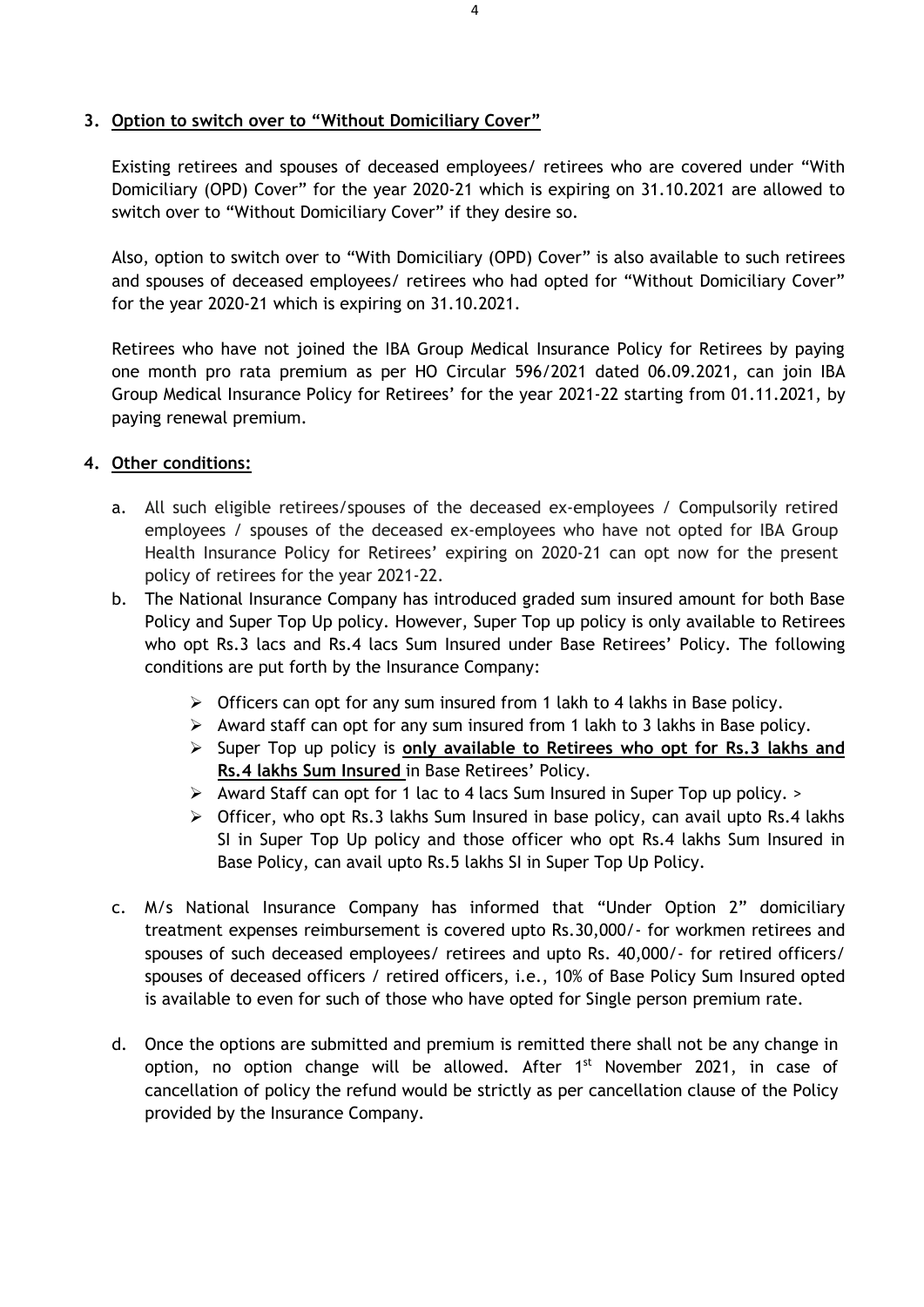### e. **Change in procedure for submission of option:**

- $\triangleright$  The last date of receipt of option as per applicable Annexures shall be **22.10.2021**. As such it shall be ensured that the option letters shall reach **concerned HRM Section, Circle Office on or before 22.10.2021. The e-mail IDs of HRM Sections is enclosed as an annexure to the Circular.**
- $\triangleright$  The request as per applicable Annexures shall be submitted to the HRM Section of Circle Office either personally / through post / courier only and shall not be submitted to any other office/ branch. It may be noted that Bank shall not be responsible for the requests, if any, received after 22.10.2021 or submitted, at any other branch / office other than HRM Section of the concerned Circle Office.
- $\triangleright$  Further, it is advised that retirees / spouses shall use the proper formats. The duly signed Annexure may also be forwarded through mail by scanning in PDF format to the email ids of respective HRM Sections of the Circles given in the overleaf.
- Further **w**e are also exploring the possibility of a **web-based application** for receiving the options which will be hosted in our **Bank's website** shortly so as to avoid the retirees coming outside in this COVID-19 atmosphere and the said information will be given to the retirees once the application is made live.
- The Insurance Premium will be **debited on 28.10.2021**. As such retirees are requested to maintain sufficient balance in their accounts on the said date.
- $\triangleright$  In case the retirees and spouses of deceased ex-employees/ retirees who do not submit the option for the renewal of the policy for the year 2021-22, it shall be presumed that they are not interested in renewing the policy and as such the Bank shall not be held responsible under any circumstances for the lapse of Insurance Policy.
- $\triangleright$  It may also be noted that the retirees and spouses of deceased ex-employees/ retirees/Compulsorily retired employees who opt for renewal shall maintain sufficient balance in their pension account (registered while opting for the policy). If sufficient Balance is not maintained in the account it shall be presumed that such retirees are not interested in renewal of the policy and the Bank shall not be held responsible under any circumstances for the lapse of Insurance Policy.
- $\triangleright$  The terms, conditions & continuation of the scheme shall also be subject to Industry Level decision and the clarification/ interpretation of various terms and conditions of the scheme shall be strictly as communicated by the IBA/Insurance Company and the retirees shall be bound by the same and Bank will not be responsible for the same in any manner.

**L V R PRASAD CHIEF GENERAL MANAGER**